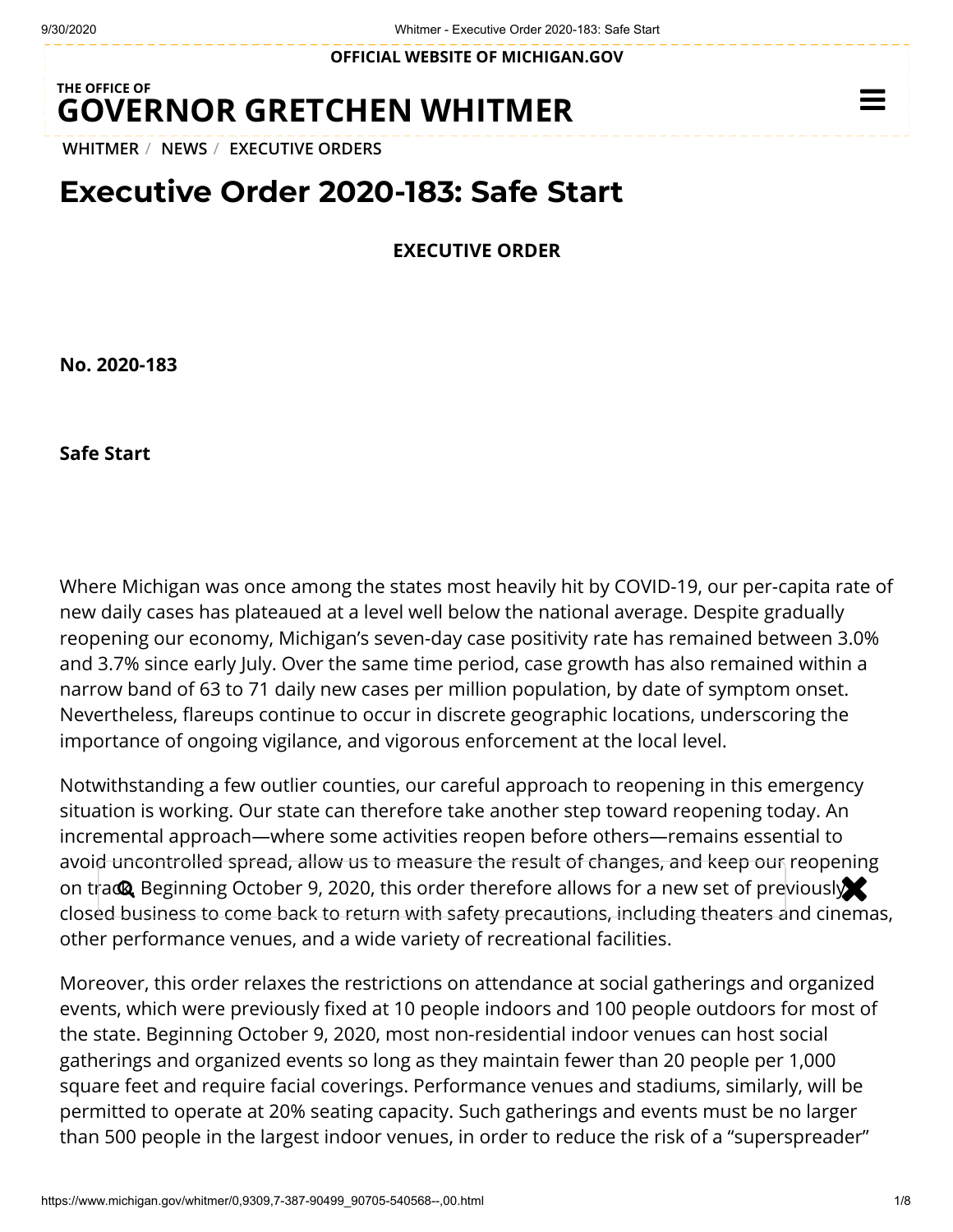event. Outdoor gathering and event restrictions will also be relaxed, so long as they maintain fewer than 30 people per 1,000 square feet, or 30% seating capacity, up to 1,000 people in the largest outdoor spaces.

Additional safeguards specific to the workplace can be found in Executive Order 2020-184 or any order that may follow from it.

The novel coronavirus (COVID-19) is a respiratory disease that can result in serious illness or death. It is caused by a new strain of coronavirus not previously identified in humans and easily spread from person to person. There is currently no approved vaccine for this disease.

On March 10, 2020, the Department of Health and Human Services identified the first two presumptive-positive cases of COVID-19 in Michigan. On that same day, I issued Executive Order 2020-4. This order declared a state of emergency across the state of Michigan under section 1 of article 5 of the Michigan Constitution of 1963, the Emergency Management Act, 1976 PA 390, as amended (EMA), MCL 30.401 et seq., and the Emergency Powers of the Governor Act of 1945, 1945 PA 302, as amended (EPGA), MCL 10.31 et seq.

Since then, the virus spread across Michigan, bringing deaths in the thousands, confirmed cases in the tens of thousands, and deep disruption to this state's economy, homes, and educational, civic, social, and religious institutions. On April 1, 2020, in response to the widespread and severe health, economic, and social harms posed by the COVID-19 pandemic, I issued Executive Order 2020-33. This order expanded on Executive Order 2020-4 and declared both a state of emergency and a state of disaster across the State of Michigan under section 1 of article 5 of the Michigan Constitution of 1963, the Emergency Management Act, and the Emergency Powers of the Governor Act of 1945. And on April 30, 2020, finding that COVID-19 had created of the Governor Act of 1945. And on April 30, 2020, finding that COVID-19 had created<br>emergency and disaster conditions across the State of Michigan, I issued Executive Order 2020-67 to continue the emergency declaration under the EPA, as well as Executive Order 2020-68 to issue new emergency and disaster declarations under the EMA.

Those executive orders have been challenged in Michigan House of Representatives and Michigan Senate v. Whitmer. On August 21, 2020, the Court of Appeals ruled that the Governor's declaration of a state of emergency, her extensions of the state of emergency, and her issuance of related EOs clearly fell within the scope of the Governor's authority under the EPGA.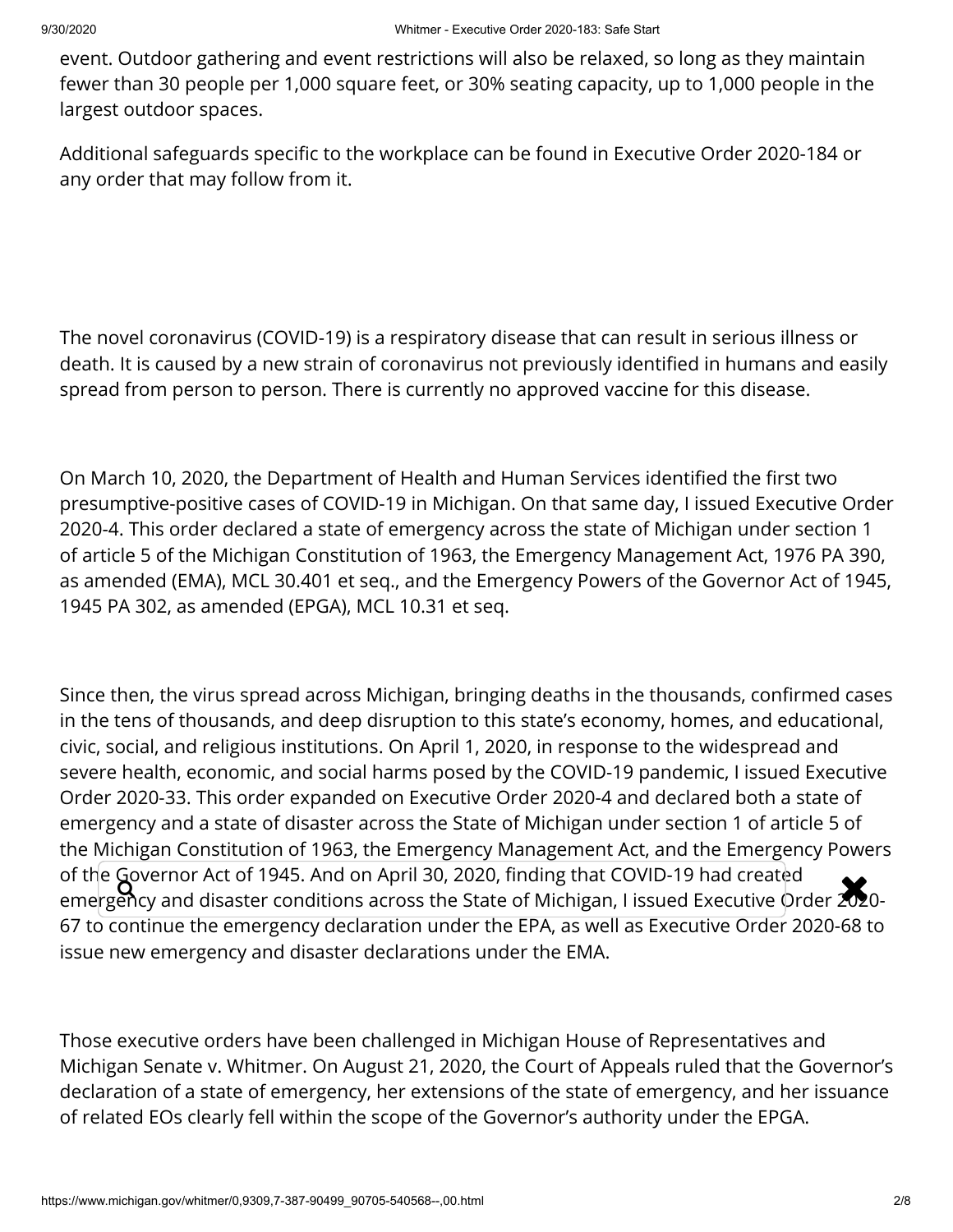On September 3, 2020, I issued Executive Order 2020-177, again finding that the COVID-19 pandemic constitutes a disaster and emergency throughout the State of Michigan. That order constituted a state of emergency declaration under the Emergency Powers of the Governor Act of 1945. And, to the extent the governor may declare a state of emergency and a state of disaster under the Emergency Management Act when emergency and disaster conditions exist yet the legislature had declined to grant an extension request, that order also constituted a state of emergency and state of disaster declaration under that act.

The Emergency Powers of the Governor Act provides a sufficient legal basis for issuing this executive order. In relevant part, it provides that, after declaring a state of emergency, "the governor may promulgate reasonable orders, rules, and regulations as he or she considers necessary to protect life and property or to bring the emergency situation within the affected area under control." MCL 10.31(1).

Nevertheless, subject to the ongoing litigation and the possibility that current rulings may be overturned or otherwise altered on appeal, I also invoke the Emergency Management Act as a basis for executive action to combat the spread of COVID-19 and mitigate the effects of this emergency on the people of Michigan, with the intent to preserve the rights and protections provided by the EMA. The EMA vests the governor with broad powers and duties to "cop[e] with dangers to this state or the people of this state presented by a disaster or emergency," which the governor may implement through "executive orders, proclamations, and directives having the force and effect of law." MCL 30.403(1)–(2). This executive order falls within the scope of those powers and duties, and to the extent the governor may declare a state of emergency and a state of disaster under the Emergency Management Act when emergency and disaster conditions exist yet the legislature has not granted an extension request, they too provide a sufficient legal basis for this order.

 $\overline{\mathbf{Q}}$   $\overline{\mathbf{Q}}$  Acting under the Michigan Constitution of 1963 and Michigan law, I find it reasonable and necessary, for the reasons outlined above, to order:

- 1. **Remote work.** Except in Regions 6 and 8, any work capable of being performed remotely (i.e., without the worker leaving his or her home or place of residence) must be performed remotely. Although not required, in Regions 6 and 8, any work capable of being performed remotely should be performed remotely.
- 2. **Individual responsibility.** Any individual who leaves his or her home or place of residence must:
	- a. Follow social distancing measures recommended by the Centers for Disease Control and Prevention ("CDC"), including remaining at least six feet from people from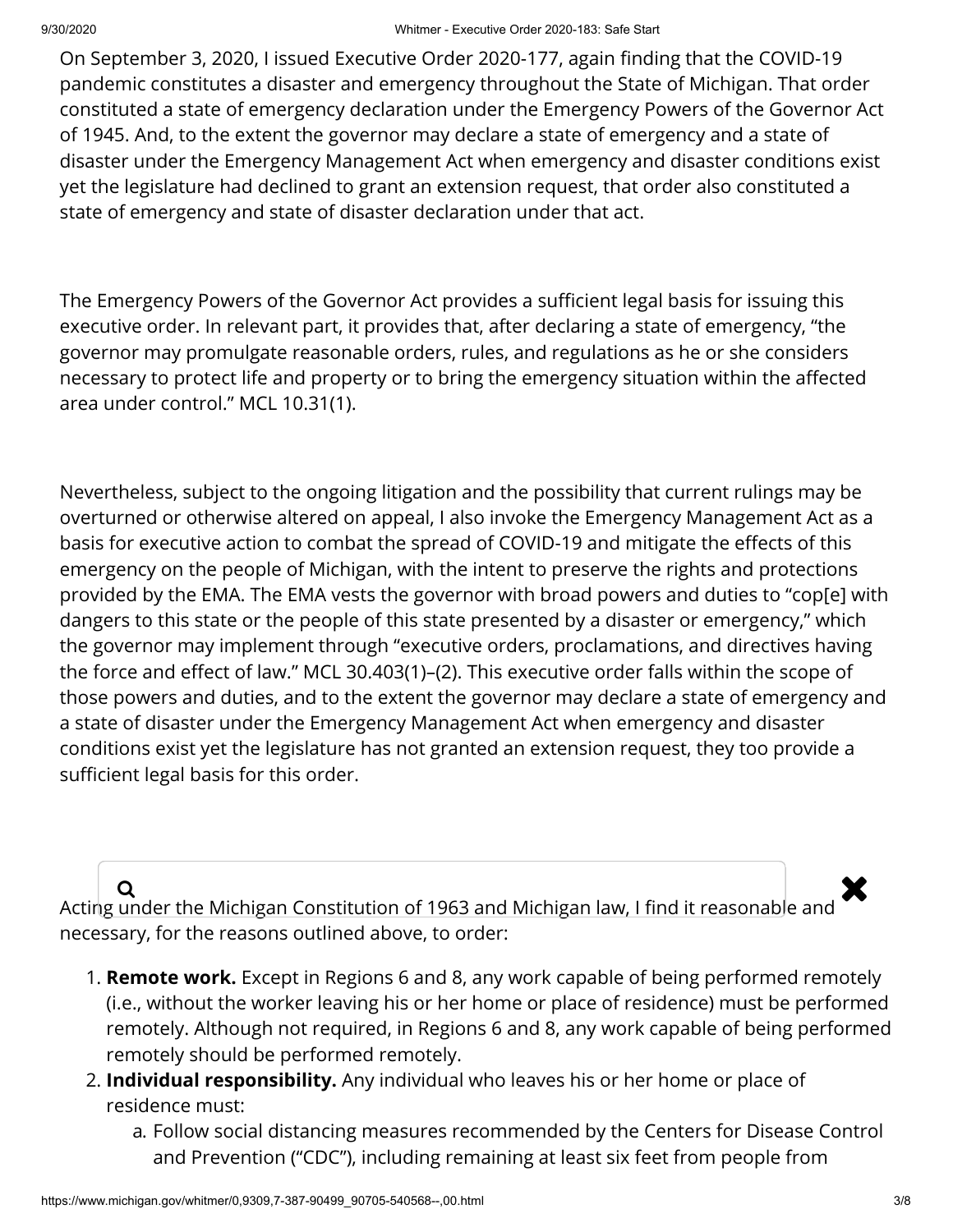outside the individual's household to the extent feasible under the circumstances; and

- b. Follow the rules described in Executive Order 2020-153, Masks, or any order that may follow from it.
- 3. **Public accommodations restrictions.** Until 12:01 am on October 9, 2020, and subject to the exceptions in section 9 ("Exceptions"), the following places are closed to entry, use, and occupancy by members of the public:
	- a. Indoor theaters, cinemas, and performance venues;
	- b. Millionaire Parties licensed by the Michigan Gaming Control Board; and
	- c. Except as provided in subsection (d) of this section, indoor services or facilities, or outdoor services or facilities involving close contact of persons, for amusement or other recreational or entertainment purposes, such as amusement parks, arcades, bingo halls, bowling centers, indoor climbing facilities, indoor dance areas, roller rinks, ice rinks, trampoline parks, carnival or amusement rides as defined by MCL 408.652(a), waterparks, and other similar recreational or entertainment facilities.
	- d. While the restrictions in subsection (c) of this section are in effect, bowling centers, roller rinks, and ice rinks may nevertheless be open for the sole purpose of serving as a venue for organized sports under section 7 of this order.
- 4. **Bars, Restaurants, and Nightclubs.** Food service establishments, as defined in section 1107(t) of the Michigan Food Law, 2000 PA 92, as amended, MCL 289.1107(t), must close common areas in which people can congregate, dance, or otherwise mingle.
	- a. Food service establishments that hold on-premises retailer licenses to sell alcoholic beverages must close for indoor service if they earn more than 70% of their gross receipts from sales of alcoholic beverages.
	- b. Food service establishments that are closed for indoor service under subsection (a) but open for outdoor service must prohibit patrons from entering the establishment, except to pass through in order to access the outdoor area, to pick up a carry-out order, to leave the establishment, or to use the restroom.
	- c. For purposes of calculating its percentage of gross receipts from sales of alcoholic beverages under this section, a food service establishment must use:
		- 1. Gross receipts from 2019 (for purposes of calculating gross receipts, sales of lottery tickets do not count because they are remitted to the state, although
	- **Q** commissions, incentives, bonuses and other payments from the Michigan **X** Lottery do count); or
		- 2. If the establishment was not in operation in 2019, gross receipts from the date the establishment opened in 2020 until the present date.
- 5. **Liquor license restrictions.** Dance and topless activity permits issued under subsections 2 or 3 of section 916 of the Michigan Liquor Control Code, 1998 PA 58, as amended, MCL 436.1916(2) and (3), are temporarily suspended. Combination dance–entertainment permits and topless activity–entertainment permits issued under subsection 4 of section 916 of the Michigan Liquor Control Code, MCL 436.1916(4), are suspended to the extent they allow dancing and topless activity, but remain valid to the extent they allow other entertainment.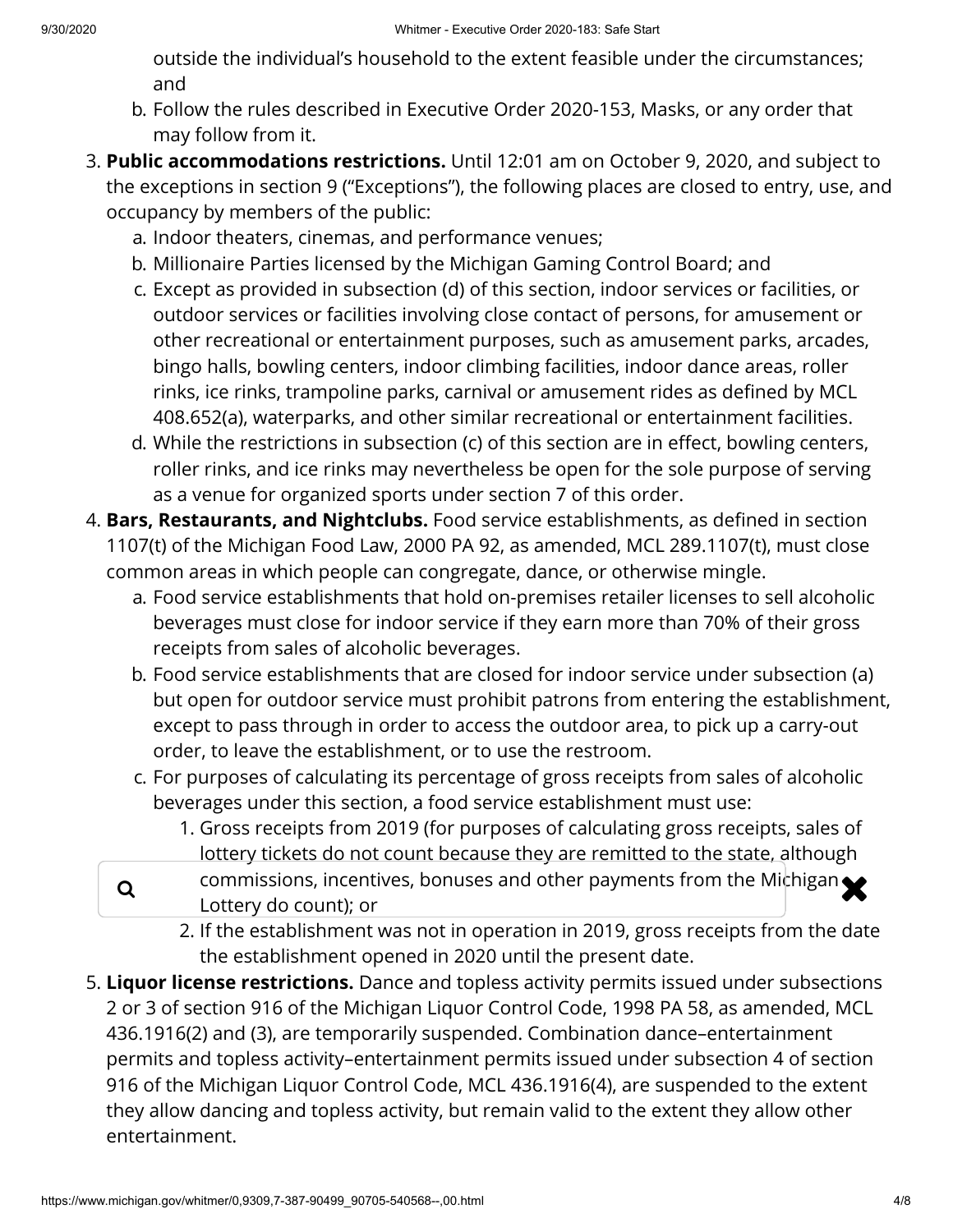- a. In enforcing the Michigan Liquor Control Code, the Michigan Liquor Control Commission will consider whether the public health, safety or welfare requires summary, temporary suspension of a license under section 92(2) of the Administrative Procedures Act of 1969, 1969 PA 306, as amended, MCL 24.292(2).
- b. Nothing in this order or in Executive Order 2020-184, Workplace Safeguards, prevents food service establishments from selling alcoholic beverages for offpremises consumption to patrons who are not seated at a table, or requires such patrons to remain seated when ordering such beverages.
- c. Nothing in this order or in Executive Order 2020-184, Workplace Safeguards prevents the holder of a social district license under section 551 of the Michigan Liquor Control Code, MCL 436.1551, from selling alcoholic beverages for consumption in a commons area within a designated social district to patrons who are not seated at a table, or requires such patrons to remain seated when ordering such beverages.
- 6. **Gatherings and events.** Social gatherings and organized events among persons not part of the same household are permitted only to the extent provided in this section. In all cases, organizers and venues must ensure that the gathering or event complies with this section, and that persons not part of the same household maintain six feet of distance from one another, including by designing the gathering or event to encourage and maintain social distancing. This section does not apply to an incidental gathering of persons in a shared space, including an airport, bus station, factory floor, restaurant, shopping mall, public pool, or workplace (although it does apply to social gatherings and organized events held in such places).
	- a. An indoor social gathering or indoor organized event of 10 people or fewer is permitted.
	- b. An indoor social gathering or indoor organized event of more than 10 and fewer than 500 people occurring at a non-residential venue is permitted only to the extent that the organizers and venue:
		- 1. In cases where the gathering or event occurs in a venue with fixed seating, limit attendance to 20% of seating capacity (or 25% of seating capacity in Regions 6 and 8);
		- 2. Otherwise, limit attendance to 20 people per 1,000 square feet of venue space, including no more than 20 people per 1,000 square feet in each room (or 25
		- people per 1,000 square feet in Regions 6 and 8);
	- $\alpha$  people per 1,000 square feet in Regions 6 and 8);<br>3. Consistent with Executive Order 2020-153, Masks, require individuals at the venue to wear a facial covering.
		- c. An outdoor social gathering or outdoor organized event of 100 people or fewer is permitted.
		- d. An outdoor social gathering or outdoor organized event of more than 100 and fewer than 1,000 people occurring at a non-residential venue is permitted only to the extent that the organizers and venue:
			- 1. In cases where the gathering or event occurs in a venue with fixed seating, limit attendance to 30% of seating capacity;
			- 2. Otherwise, limit attendance to 30 people per 1,000 square feet of event space, including no more than 30 people per 1,000 square feet in any distinct area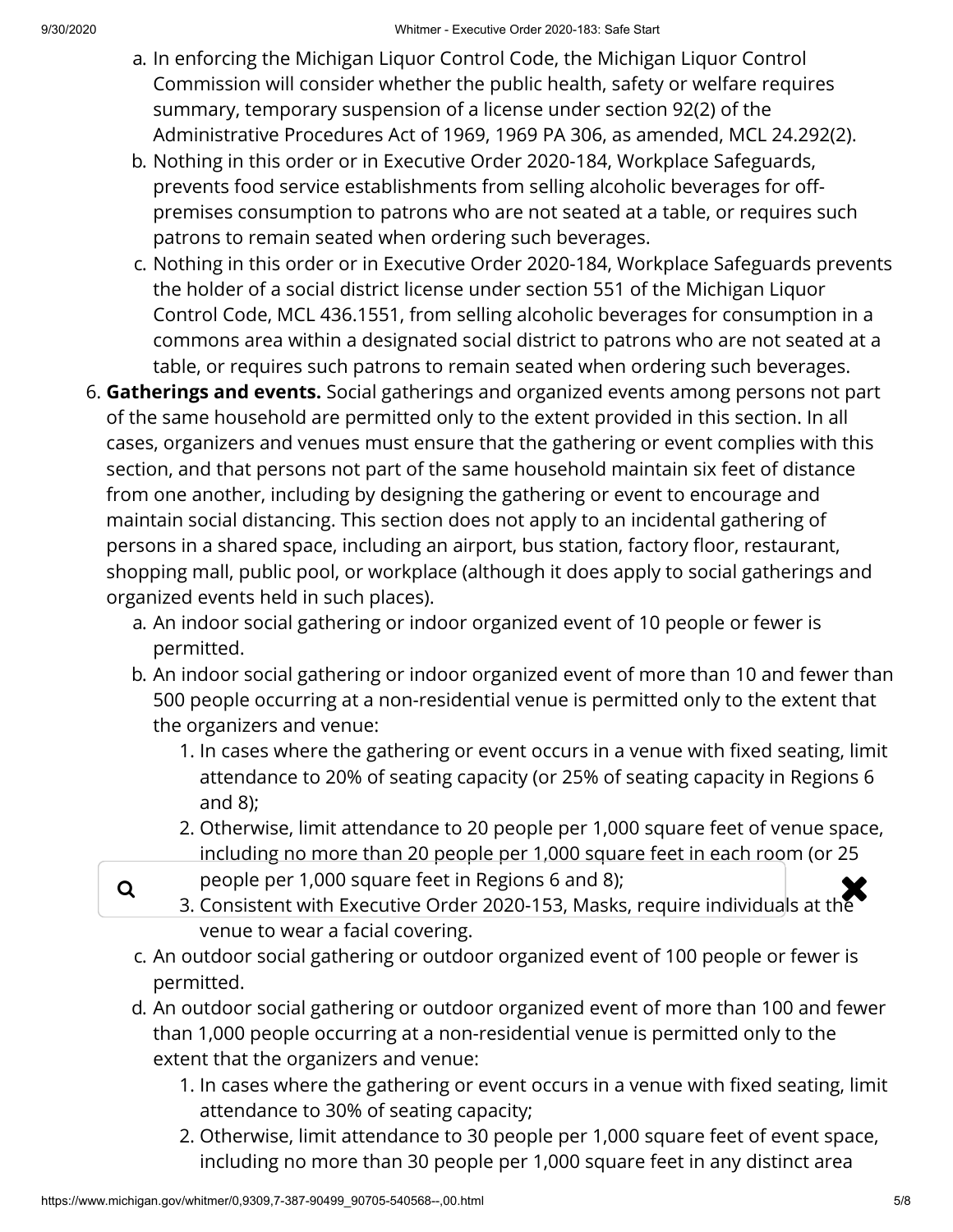within the event space.

## 7. **Organized sports.**

- a. For purposes of this order, "organized sports" means competitive athletic activity requiring skill or physical prowess and organized by an institution or by an association that sets and enforces rules to ensure the physical health and safety of all participants ("sports organizer" or "sports organizers").
- b. Notwithstanding sections 2(b) and 2(d) of Executive Order 2020-153, Masks, section 13(c) of Executive Order 2020-184, Workplace Safeguards, or sections 2(a), 2(b), and 6(b)(3) of this order, athletes training for, practicing for, or competing in an organized sport must wear a facial covering (except when swimming) or consistently maintain 6 feet of social distance (except for occasional and fleeting moments). For example, an athlete participating in a football, soccer, or volleyball game would not be able to consistently maintain 6 feet of distance, and therefore would need to wear a facial covering. Sports organizers shall ensure that athletes comply with this section for each organized sporting event.
- c. Sports organizers should follow the **[guidance](https://www.michigan.gov/documents/coronavirus/Public_Guidance_for_Contact_Sports_701311_7.pdf)** of the Michigan Department of Health and Human Services regarding whether and how a sport can be played safely.
- d. For organized sports competitions, sports organizers must ensure either that the live audience is limited to the guests of the athletes with each athlete designating up to two guests, or that the event complies with section 6 of this order.
- e. For indoor organized sports, sports organizers must ensure that no concessions are sold at the venue.
- f. Notwithstanding any other provision of this order, professional sports leagues and teams, including professional athletes engaged in individual sports, may engage in professional sports operations, provided that:
	- 1. The activities are conducted pursuant to a COVID-19 safety plan that is consistent with any guidance from the CDC and the Michigan Department of Health and Human Services; and
	- 2. Participants maintain six feet of distance from one another to the extent compatible with the sporting activity.
- 8. **<Reserved>.**
- 9. **Exceptions.**

 $\alpha^{a}$ . The public accommodations restrictions imposed by section 3 of this order do not apply to any of the following:

- 1. Services necessary for medical treatment as determined by a licensed medical provider;
- 2. Health care facilities, residential care facilities, congregate care facilities, and juvenile justice facilities;
- 3. Crisis shelters or similar institutions;
- 4. Food courts inside the secured zones of airports; and
- 5. Employees, contractors, vendors, or suppliers who enter, use, or occupy the places described in section 3 of this order in their professional capacity.
- b. The indoor gathering and event limitations imposed by sections 6(a) and 6(b) of this order do not apply to any of the following: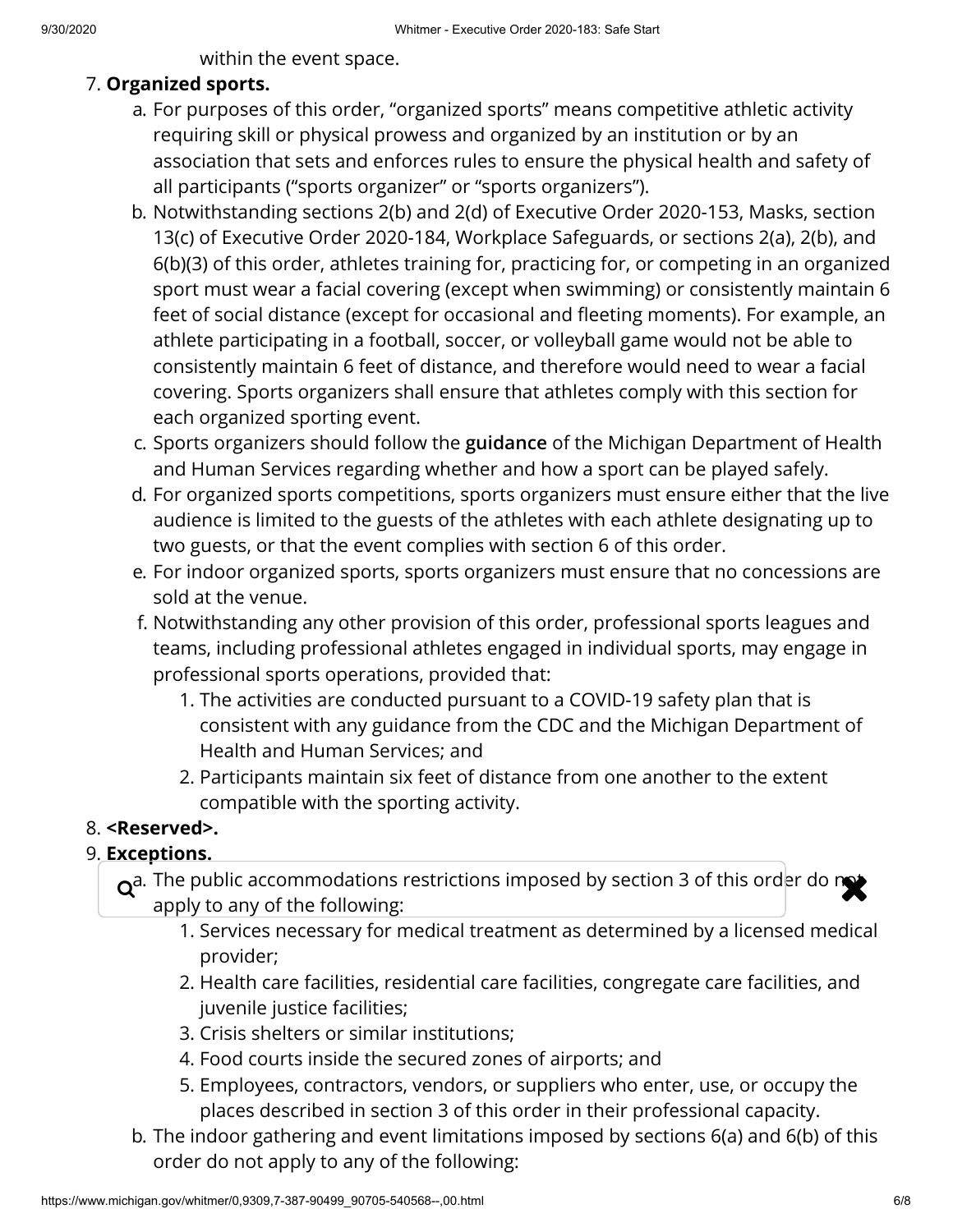- 1. Aspects of training of law enforcement, correctional, medical, or first responder personnel not capable of being performed remotely;
- 2. Polling places.
- 10. **Parks.** Unless otherwise prohibited by local regulation, outdoor parks and recreational facilities may be open, provided that they make any reasonable modifications necessary to enable employees and patrons not part of the same household to maintain six feet of distance from one another, and provided that areas in which social distancing cannot be maintained are closed, subject to guidance issued by the Michigan Department of Health and Human Services.
- 11. **<Reserved>.**
- 12. **Region definitions.** For purposes of this order, Michigan comprises eight separate regions.
	- a. Region 1 includes the following counties: Monroe, Washtenaw, Livingston, Genesee, Lapeer, Saint Clair, Oakland, Macomb, and Wayne.
	- b. Region 2 includes the following counties: Mason, Lake, Osceola, Clare, Oceana, Newaygo, Mecosta, Isabella, Muskegon, Montcalm, Ottawa, Kent, and Ionia.
	- c. Region 3 includes the following counties: Allegan, Barry, Van Buren, Kalamazoo, Calhoun, Berrien, Cass, Saint Joseph, and Branch.
	- d. Region 4 includes the following counties: Oscoda, Alcona, Ogemaw, Iosco, Gladwin, Arenac, Midland, Bay, Saginaw, Tuscola, Sanilac, and Huron.
	- e. Region 5 includes the following counties: Gratiot, Clinton, Shiawassee, Eaton, and Ingham.
	- f. Region 6 includes the following counties: Manistee, Wexford, Missaukee, Roscommon, Benzie, Grand Traverse, Kalkaska, Crawford, Leelanau, Antrim, Otsego, Montmorency, Alpena, Charlevoix, Cheboygan, Presque Isle, and Emmet.
	- g. Region 7 includes the following counties: Hillsdale, Lenawee, and Jackson.
	- h. Region 8 includes the following counties: Gogebic, Ontonagon, Houghton, Keweenaw, Iron, Baraga, Dickinson, Marquette, Menominee, Delta, Alger, Schoolcraft, Luce, Mackinac, and Chippewa.
- 13. **Separation of powers.** Nothing in this order should be taken to interfere with or infringe on the powers of the legislative and judicial branches to perform their constitutional duties or exercise their authority. Similarly, nothing in this order shall be taken to abridge protections guaranteed by the state or federal constitution under these emergency  $\bigtimes$ circumstances.
- 14. **Religious worship.** Consistent with prior guidance, neither a place of religious worship nor its owner is subject to penalty under section 18 of this order for allowing religious worship at such place. No individual is subject to penalty under section 18 of this order for engaging in religious worship at a place of religious worship.
- 15. **Consistency with state and federal law.** Nothing in this order, or any other executive order, should be taken to modify, limit, or abridge protections provided by state or federal law for a person with a disability.
- 16. **Effective date and effect on prior orders.** Except as otherwise specified, this order takes effect at 12:01 a.m. on October 9, 2020. At that time, Executive Orders 2020-176, 2020-180, and 2020-181 are rescinded, except that nothing in this order shall be construed to affect